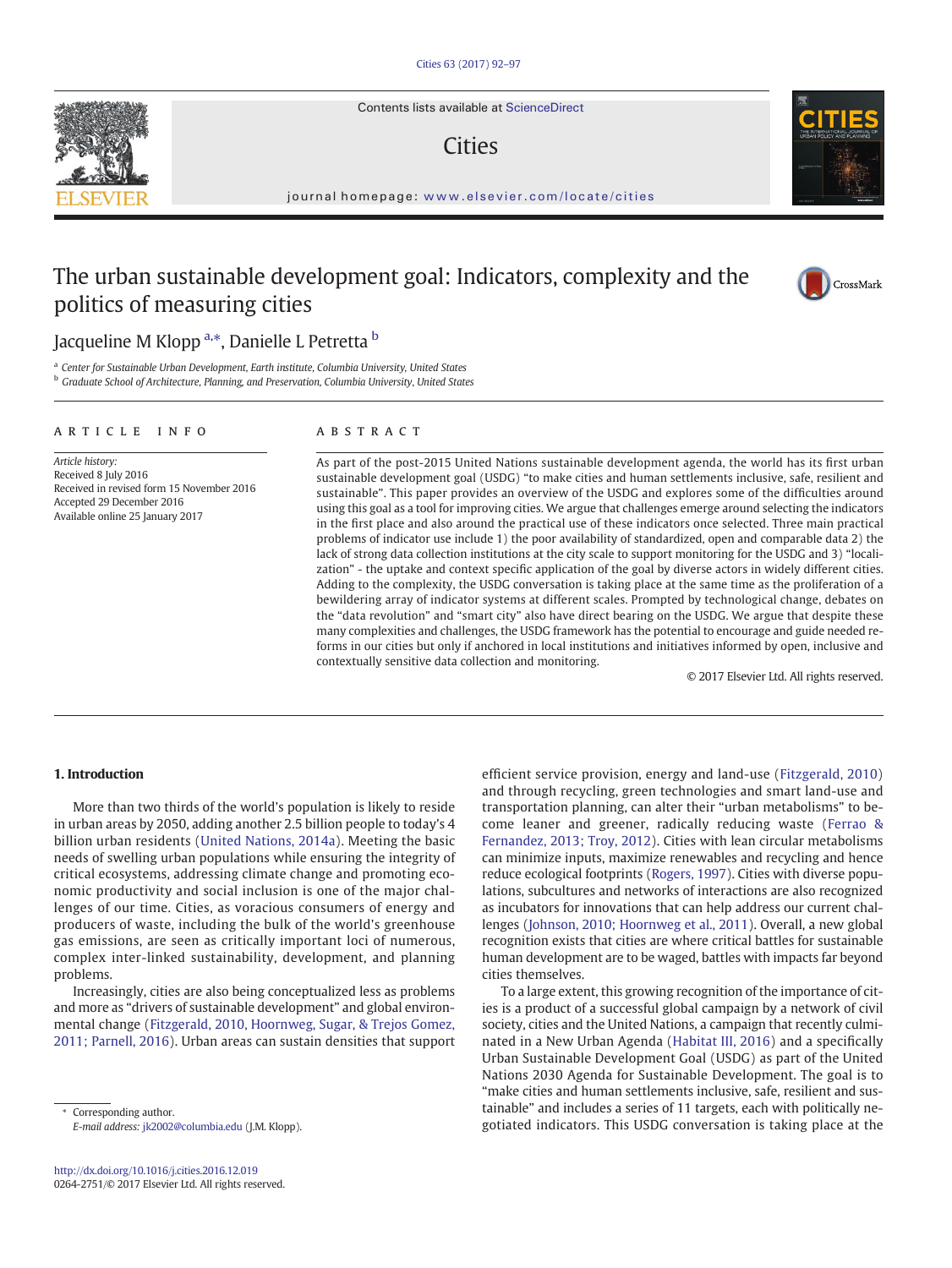same time as the "data revolution" and ever expanding conversations and debates about leveraging technology, big data and citizen science for "smart" cities and improved urban planning [\(Goodspeed, 2015;](#page-5-0) Greenfi[eld, 2013; Townsend, 2013, 2015\)](#page-5-0). The discussion about USDG indicators most directly raises critical questions around data and data collection systems at the city scale, linking directly into this technology and data or "smart city" conversation. In addition, a plethora of actors with varied agendas has already developed many different urban indicators focused on different aspects and categories of cities [\(Moreno Pires, Fidélis, & Ramos, 2014; Huang, Wu, & Yan,](#page-5-0) [2015; Shen, Jorge Ochoa, Shah, & Zhang, 2011\)](#page-5-0). USDG proponents must thus navigate a complex environment where an "urban indicator industry" and the related "smart city" and data industry are already in place [\(Herzi & Hasan, 2004; Hollands, 2008\)](#page-5-0).

In this paper, we provide a brief background and overview of the history of the USDG and explore some of the emerging debates around urban indicators. We contextualize current concerns around the USDG within a wider historical and political conversation around the "data revolution", complexity and indicators for measuring the city. From this perspective, we argue the USDG as a tool for improving cities and their broader impacts faces a number of challenges. These include 1) dilemmas around defining the indicators in the first place and 2) dilemmas around the practice of using indicators. Three main practical problems around indicator use include 1) the poor availability of standardized, open and comparable data 2) the lack of strong data collection institutions at the city scale to support monitoring for the USDG and 3) "localization" -the uptake and application of the goal by diverse actors in widely different cities with specific local contexts.

# 2. From the Millennium Development Goals to an Urban Sustainable Development Goal

At the turn of the century, UN Member States fashioned a development agenda around eight Millennium Development Goals (MDGs). These included 1) eradicating extreme poverty and hunger, 2) achieving universal primary education, 3) promoting gender equality and empowering women, 4) reducing maternal and child mortality, 5) improving maternal health, 6) combating HIV/AIDS, malaria and other diseases and 7) ensuring environmental sustainability all within a context of 8) a 'global partnership for development". While the MDGs had urban dimensions, cities were by and large neglected. Only target 11 of MDG 7 to "ensure environmental sustainability" had a specifically urban dimension: "achieving by 2020 a significant improvement in the lives of at least 100 million slum dwellers". A task force on improving the lives of slum dwellers argued for recognizing the poor as active agents, improving urban governance, promoting local pro-poor policies, investing resources to make this happen and empowering local action, all as means to achieving target 11 [\(Garau, Sclar, & Carolini, 2005\)](#page-5-0).

The MDGs were used as tools to advocate for improved services for the urban poor. However, problems emerged with both the framework and implementation [\(Fehling, Nelson, & Venkatapuram, 2013](#page-5-0)). First, despite the task force recommendations, the urban poor were rarely involved in the interventions designed to assist them, and their voices were often absent at local government levels where action was needed the most [\(Hasan, Patel, & Satterthwaite, 2005](#page-5-0)). Local governments themselves were seen to be missing from the MDG process and, regardless, often did not have the resources or capacity to implement changes on the ground needed to achieve the MDGs. The overall idea of a global partnership for development was also seen as too top down, patronizing ([Hasan et al., 2005\)](#page-5-0) even a "tyranny of experts" [\(Easterly, 2013, 2015\)](#page-5-0).

Secondly, the indicators for urban poverty were highly problematic, systematically underestimating the scale and depth of poverty in higher cost cities ([Satterthwaite, 2003\)](#page-5-0). Problems existed with the typical tools for social, spatial and statistical analysis when measuring cities with high levels of informality, poverty and slum formation [\(You, 2007,](#page-5-0) 216). Thirdly, economic, social and environmental aspects were not integrated into the MDGs [\(United Nations, 2013](#page-5-0)). Fourthly, MDG monitoring and review did not even begin until five years after the goals were adopted and even then, data often lagged by three or more years ([UN, 2014a, 2014b](#page-5-0)). In addition, measurements were tracked at a national level and further aggregated to regional scales, making city-level comparisons difficult. Overall, available data sources and MDG monitoring were of poor quality ([Flood, 1997\)](#page-5-0), little disaggregation was done, and problematic assumptions were often made.

Some MDG targets may have been reached, although not necessarily through MDG targeted interventions [\(Fukuda-Parr, 2014](#page-5-0)). The UN claims that "the proportion of urban population living in slums in the developing regions fell from approximately 39.4 per cent in 2000 to 29.7 per cent in 2014" and more than 320 million people gained access to either improved water, improved sanitation, durable housing or less crowded housing conditions [\(United Nations, 2015\)](#page-5-0). However, the kinds of indicators used for the MDGs as well as the lack of monitoring mechanisms around their measurement and analysis has led to concerns, and without safeguards, statistical manipulation may have in fact created a false image of success ([Hickel, 2016;](#page-5-0) [Fukuda-Parr, 2014\)](#page-5-0). Currently, absolute numbers of urban residents living in slums continue to grow, partly due to accelerating urbanization, population growth and the lack of appropriate land and housing policies. Over 880 million urban residents are estimated to live in slum conditions today, compared to 792 million reported in 2000 and 689 million in 1990 ([United Nations, 2015\)](#page-5-0).

After more than two years of intergovernmental negotiations with extensive civil society input, those constructing the post-2015 development agenda sought to directly address the failures and correct shortcomings of the MDGs. Further, urbanization became a key focus of concern in the reflections on the next round of goals, often as a crosscutting element of almost every sustainable development concern ([United Nations, 2013\)](#page-5-0). However, a global urban campaign advocated strongly for a stand-alone goal for urban areas and human settlements. The argument was that such a goal would help increase policy attention and awareness of urban challenges, giving cities more visibility for advocacy and funding purposes [\(Lucci,](#page-5-0) 2014).

Recognizing the critical role of governance challenges that characterize urban areas including high levels of informality, proponents of a stand alone urban goal argued it could also help coordinate and focus different actors' efforts ([Lucci, 2014; Sustainable Development](#page-5-0) [Solutions Network, 2013\)](#page-5-0). Global organizations including UN-Habitat, Cities Alliance, the Sustainable Development Solutions Network, the Communitas Coalition, ICLEI, UCLG and  $400 +$  partners and local and regional government supporters, mobilized and launched a massive and ultimately successful Campaign for the USDG. In September 2015 when the 2030 Agenda for Sustainable Development was adopted, the initial part of the campaign was won, and the USDG became one of seventeen Sustainable Development Goals (SDGs).

In an insightful analysis [Parnell \(2016\)](#page-5-0) points to five major ways in which the SDGs are different from the MDGs. First, the goals are universal- applying to every place not just "poor" countries. Second, the economic, social and environmental dimensions of sustainable development are explicit, and more integrated together with a strong recognition- driven in part by concerns with climate change- about ecological limits and planetary boundaries. Third, recognition exists of the need to leverage innovation in technology to create better sources and monitoring of data at different scales. Fourth, global development is explicitly linked to global finance. Finally, the USDG itself is new and "path breaking", because it "concedes that, in an urban world, cities can be pathways to sustainable development"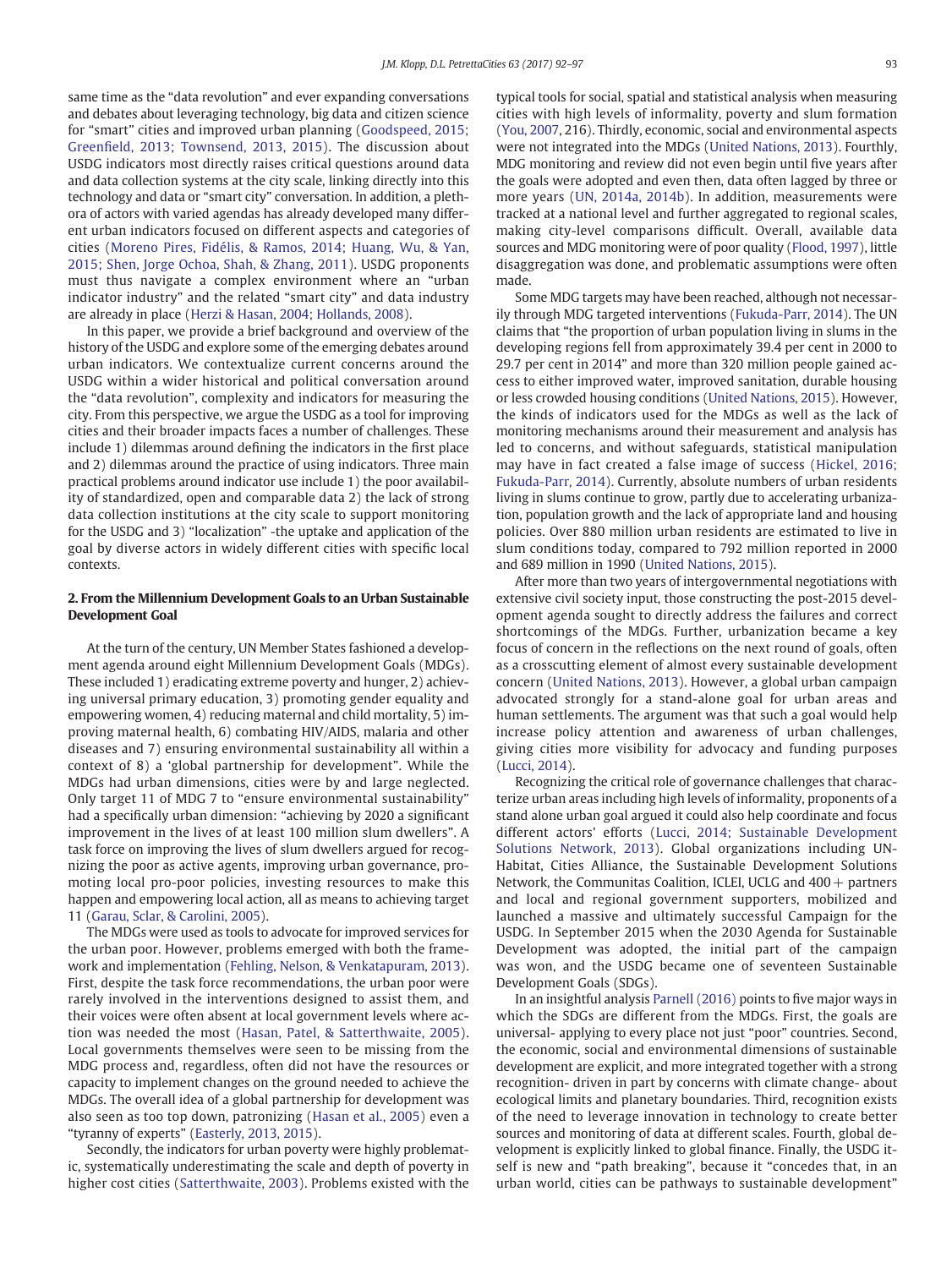[\(Parnell, 2016](#page-5-0) citing [Citiscope, 2014; SDSN, 2013\)](#page-5-0). These differences are summarized in [Table 1](#page-2-0).

The new global development focus on cities also comes with a new set of targets that reach far beyond the typical focus on housing and slum upgrading to include safe, affordable, accessible and sustainable transport, participatory and integrated planning, green and public spaces, improved air quality and waste management, climate resiliency and natural disaster risk reduction (See [Table 2](#page-2-0)). These targets draw urban planning, design and architecture into the heart of the development enterprise in an unprecedented way, raising the question of how the USDG and its targets and indicators will integrate into and help improve existing urban process, policy and planning in very diverse cities across the globe.

For each target there is also an evolving indicator framework led by the UN Statistical Commission. Indicators are placed into three categories depending on how available data seems to be ([Table 3](#page-3-0)). Overall, the process of developing a "robust and high quality indicator framework" is often portrayed as an ongoing and ever evolving "technical process that will require time and refinements over this time" ([United](#page-5-0) [Nations, 2015](#page-5-0)). However, this indicator selection process is more than just a technical process. Indicators emerge from negotiations over what will be measured, by whom and how, making it a political process as well.

# 3. Challenges facing the USDG

The USDG framework is a new tool for mobilization. It can help to access resources and influence for improving cities in ways embodied by the goal and its targets. By leveraging these targets along with measurements and data to show the state of progress, diverse urban networks can argue for different kinds of investments and actions at a local level such as better transport or public green spaces. Urban planners, policymakers or civil society activists who wish to use this new tool within their advocacy efforts, however, are likely to face a number of inter-related challenges.

# 4. Indicator selection

To begin, cities are complex, with their own metabolisms- patterns of activities, consumption and waste and ecological footprints beyond

# Table 1

MDGs and SDGs compared.

| <b>MDGs</b>                                                                                                                                      | <b>SDGs</b>                                                                                                                                                                                                  |
|--------------------------------------------------------------------------------------------------------------------------------------------------|--------------------------------------------------------------------------------------------------------------------------------------------------------------------------------------------------------------|
| 2000-2015<br>8 goals, 18 targets, 48 indicators <sup>a</sup><br>Focused on "poor" nations<br>Data lagging and spotty. Mostly surveys,<br>census. | 2015-2030<br>17 goals, 169 targets, 230 indicators<br>Universal, global<br>Data still lagging but exploration of new<br>sources - "data revolution" incl. open<br>data, geospatial data, citizen scientists, |
| Voluntary, non-binding<br>No comprehensive monitoring or                                                                                         | etc.<br>Voluntary, non-binding<br>Linked to global financing framework                                                                                                                                       |
| analysis of MDG spending (mostly<br>government budgets and Official<br>Development Assistance)                                                   | from the beginning (Addis Ababa Action<br>Agenda) although funding mechanisms<br>and monitoring system still vague.                                                                                          |
| Primary focus was eradicating poverty                                                                                                            | Explicit focus on holistic sustainable<br>development including environmental<br>goals                                                                                                                       |
| MDG 7 Target 11 refers to improving<br>the lives of at least 100 million slum<br>dwellers                                                        | Stand - alone UrbanSDG Goal 11 -cities<br>recognized as "pathways to sustainable<br>development", more expansive role for<br>urban planning, design and architecture                                         |
| Local governments absent from formal<br>process                                                                                                  | Local governments still absent with no<br>formal role but more involved in<br>advocacy                                                                                                                       |
| Excluded people, top-down                                                                                                                        | Calls for inclusion, participatory<br>processes                                                                                                                                                              |

<span id="page-2-0"></span><sup>a</sup> Changed over the period and eventually reached 60 indicators.

#### Table 2

Targets and sample urban SDG campaign current indicators for the USDG.

By 2030, ensure access for all to adequate, safe and affordable housing and basic services and upgrade slums

Indicator 11.1.1 Proportion of urban population living in slums, informal settlements or inadequate housing

11.2 By 2030, provide access to safe, affordable, accessible and sustainable transport systems for all, improving road safety, notably by expanding public transport, with special attention to the needs of those in vulnerable situations, women, children, persons with disabilities and older persons

Indicator 11.2.1 Proportion of the population that has convenient access to public transport, disaggregated by age group, sex and persons with disabilities

11.3 By 2030, enhance inclusive and sustainable urbanization and capacity for participatory, integrated and sustainable human settlement planning and management in all countries

Indicator 11.3.1 Ratio of land consumption rate to population growth rate

Indicator 11.3.2 \* Proportion of cities with direct participation structure of civil society in urban planning and management which operate regularly and democratically

11.4 Strengthen efforts to protect and safeguard the world's cultural and natural heritage

Indicator 11.4.1 Total expenditure (public and private) per capita spent on the preservation, protection and conservation of all cultural and natural heritage, by type of heritage (cultural, natural, mixed and World Heritage Centre designation), level of government (national, regional and local/municipal), type of expenditure (operating expenditure/investment) and type of private funding (donations in kind, private non-profit sector and sponsorship)

11.5 By 2030, significantly reduce the number of deaths and the number of people affected and substantially decrease the direct economic losses relative to global gross domestic product caused by disasters, including water-related disasters, with a focus on protecting the poor and people in vulnerable situations

Indicator 11.5.1 Number of deaths, missing persons and persons affected by disaster per 100,000 people.

11.6 By 2030, reduce the adverse per capita environmental impact of cities, including by paying special attention to air quality and municipal and other waste management

Indicator 11.6.1 Percentage of urban solid waste regularly collected and with adequate final discharge with regard to total waste generated by the city

Indicator 11.6.2 Annual mean levels of fine particulate matter (e.g. PM2.5 and PM10) in cities (populated weighted)

11.7 By 2030, provide universal access to safe, inclusive and accessible, green and public spaces, in particular for women and children, older persons and persons with disabilities

Indicator 11.7.1 The average share of the built up area of cities that is open public space for public use for all, disaggregated by age group, sex, and persons with disabilities.

Indicator 11.7.2 Proportion of persons victim of physical or sexual harassment, by sex, age, disability status and place of occurrence, in the previous 12 months

11.a Support positive economic, social and environmental links between urban, peri-urban and rural areas by strengthening national and regional development planning

Indicator 11.a.1 Proportion of population living in cities that implement urban and regional development plans integrating population projections and resource needs, by size of city.

11.b By 2020, substantially increase the number of cities and human settlements adopting and implementing integrated policies and plans toward inclusion, resource efficiency, mitigation and adaptation to climate change, resilience to disasters, and develop and implement, in line with the Sendai Framework for Disaster Risk Reduction 2015–2030, holistic disaster risk management at all levels

Indicator 11.b.1 Proportion of local governments that adopt and implement local disaster risk reduction strategies in line with the Sendai Framework for Disaster Risk Reduction 2015–2030.

Indicator 11.b.2. Number of countries with national and local disaster risk reduction strategies.

11.c Support least developed countries, including through financial and technical assistance, in building sustainable and resilient buildings utilizing local materials

Indicator 11.c.1. Proportion of financial support to the least developed countries that is allocated to the construction and retrofitting of sustainable, resilient and resource-efficient buildings utilizing local materials

Sources: UN Adopted Targets set in global agreement "Transforming Our World" (2015). UN Statistical Commission Report of the Inter-Agency and Expert Group on Sustainable Development Goal Indicators (March 2016). Indicators with a \* are still under consideration.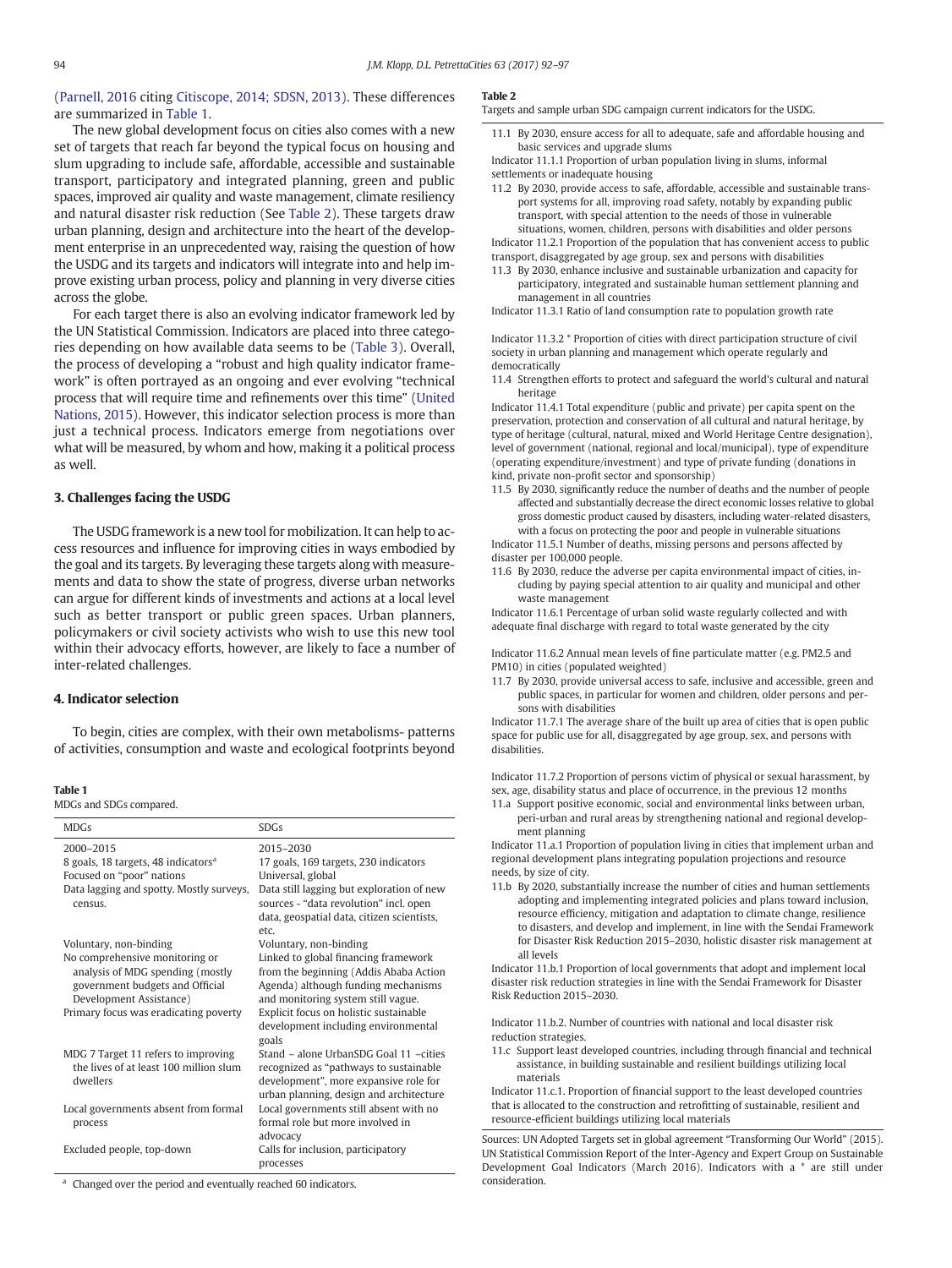# Table 3

| Indicator categories. |
|-----------------------|
|                       |

| Tier 1 | Methodology and data available                   |
|--------|--------------------------------------------------|
| Tier 2 | Methodology exists but data not widely available |
| Tier 3 | Methodology in development                       |

their boundaries. Social, political, economic and cultural elements of cities interact and react with a city's spatiality and built environment. Any set of indicators will thus necessarily seem rigid and unable to fully reflect urban complexity, and the many scales on which city impacts are felt [\(Holden, 2013](#page-5-0)). Despite this constraint, indicator systems have proliferated, because they serve multiple purposes.

Indicators can play a scientific role in furthering our understanding of cities, a conceptual role by shaping debates and dialogue and political roles by legitimizing or delegitimizing policy options within tactical struggles, often by inserting new kinds of data into policy ([De](#page-5-0) [Sherbinin, Reuben, Levy, & Johnson, 2013\)](#page-5-0). Indicators are multi-use; they can become part of "assessing and benchmarking conditions and trends across space and time, monitoring progress toward goals and targets, informing planning and decision-making, raising awareness, encouraging political and behavioral changes, promoting public participation, and improving communication [\(Holden, 2006; Moreno Pires](#page-5-0) [et al., 2014](#page-5-0)).

The USDG framework thus enters a complex world where many indicators and indicator frameworks already exist and serve different purposes and agendas [\(Table 4](#page-3-0)). No clear consensus exists on methodology or standards for these various systems of indicators in part because they are embedded in politics and serve different purposes besides a scientific one [\(Moreno Pires et al., 2014\)](#page-5-0). Within this context of competing indicator systems, the USDG has the advantage of emerging from a consensus of member states to the UN but will still be one system among many. In an attempt to address this overlap issue, UN-Habitat is promoting its City Prosperity Index as a kind of consensus tool within the SDG Monitoring Framework noting that all targets and indicators of the USDG are integrated into it ([UN-Habitat et al., 2016](#page-5-0)). Whether the City Prosperity Index will be adopted in this way remains to be seen.

Within the global urban campaign, recognition exists that whatever the indicator system adopted at a city scale, it needs to be "relevant, acceptable and practicable" for "generally overstretched and underresourced local authorities in most parts of the world" [\(Simon &](#page-5-0) [Arfvidsson, 2015](#page-5-0)). Indeed, even in places like the United Kingdom, the use of indicators at a subnational level faces many challenges ([Wong,](#page-5-0) [2006](#page-5-0)). The rule of thumb being used for the SDG network is that indicators must follow the "SMART" criteria that is be specific, measurable, ambitious, realistic, and time bound [\(Hak, Janouskova, & Moldan, 2016](#page-5-0)).

With this in mind, a team led by David Simon set out to test a set of proposed indicators for the USDG in five very diverse cities (Bangalore, Cape Town, Gothenburg, Greater Manchester and Kisumu) in order to provide feedback for the USDG framework ([Simon & Arfvidsson,](#page-5-0) [2015\)](#page-5-0). They discovered that all cities struggled to access adequate

# Table 4

Samples of some existing indicators.

- Global Cities Index, AT Kearney
- Green City Index, Siemens
- Cities of Opportunity, Price Waterhouse Coopers
- World's Most Global Cities, Bloomberg
- Sustainability Index, McKinsey
- World's Most Livable Cities, Economist Intelligence Unit
- City Prosperity Index. State of the World's Cities. UN Habitat.
- Climate Action in MegaCities, C40
- Ecological Footprint, Global Footprint Network
- Sprawl Index, SustainLane, Most Creative Cities, Infrastructure Report Card,
- Canadian Sustainability Index
- <span id="page-3-0"></span>• Singapore City Biodiversity Index

data, and all proposed changes to make the USDG indicators more locally relevant [\(Simon & Arfvidsson, 2015\)](#page-5-0). Another study conducted by Yale University using Delhi and Atlanta as test cases found unsurprisingly "data variability and lack of comparable methods hinders implementation of the Urban SDG on a global scale" ([Boyer, Brodie, Sperling,](#page-5-0) [Stokes, & Zomer, 2015\)](#page-5-0). However, this study also notes that, "ultimately, the SDGs are a political process and the current push to select 100 indicators to measure and monitor sustainable development arbitrarily confines the integration of science" ([Boyer et al., 2015\)](#page-5-0).

Overall, an incompatibility exists between what is useful at the practical level of city politics and administration, and what is useful for the scientific goal of better characterization and understanding of the complexity of cities. In the end, it will be the process of city politics that will determine whether any indicators or broader science get integrated into planning and urban action. This, of course, does not preclude using indicators for more scientific study of the city and other purposes. However, it is clear that we cannot expect the indicators that are ultimately selected for the USDG to necessarily do everything. Hence, selecting and modifying indicators to make the most practical, political progress is critical, and this raises a set of questions around localization and data ([Simon &](#page-5-0) [Arfvidsson, 2015\)](#page-5-0).

# 5. Localization

While national governments of UN member states have set the USDG, the goal and its targets will need to be realized at the urban/ city scale. The USDG thus raises the question of the relationship-and coordination- between cities and other subnational as well as national governments in relation to implementation of the goals and monitoring. As cities are often in complex and often contentious relationships with higher levels of government, how the USDG will filter through these layers of politics to be adopted in some locally appropriate form is a key issue.

The uptake of the goal and the indicators at any level will depend on how powerfully the urban campaign and local advocates can communicate, collaborate and gain allies who find the new framework useful enough within their city struggles to use it. Thus, the campaign would need to stretch its networks further into cities globally to communicate the goal and its targets without displacing or disrupting local movements for change which have their own framings and strategies. The interpretation of these targets and indicators as guidance and "proxies" for wider and more complex concerns helps to make local adaptation and adoption more likely [\(Simon & Arfvidsson, 2015\)](#page-5-0).

Overall, these indicators should not crowd out other local measures of change but compliment and strengthen them, especially because each indicator is extremely limited. For example, the proposed indicator for target 2 "to provide access to safe, affordable, accessible and sustainable transport systems…" is "proportion of people within convenient distance of public transport" disaggregated by vulnerable group. This gives you an idea of proximity but not affordability, service quality, safety or even physical access for vulnerable groups such as the disabled. In other words proximity is not access [\(You, 2007](#page-5-0)). The indicators will need to be understood as guides for evaluation not definitive measures of progress on complex issues such as access in the city. Thus, we need to continue to refine contextually sensitive approaches and analysis to address the specific conditions of the urban poor and other vulnerable groups in varied cities ([Fukuda-Parr, 2014; Satterthwaite, 2003; You,](#page-5-0) [2007](#page-5-0)).

For those cities that have pre-existing plans with local goals and targets, localization becomes an issue of reconciliation and integration or simple validation. For example, the current plan OneNYC details New York City's long-term sustainable development strategy centered on its own visions, goals, initiatives and indicators. The plan was negotiated through a multi-stakeholder process within more than 70 public agencies all of which occurred prior to the urban SDG. Even so, many of NYC's goals and targets mesh well with the UrbanSDG and even surpass the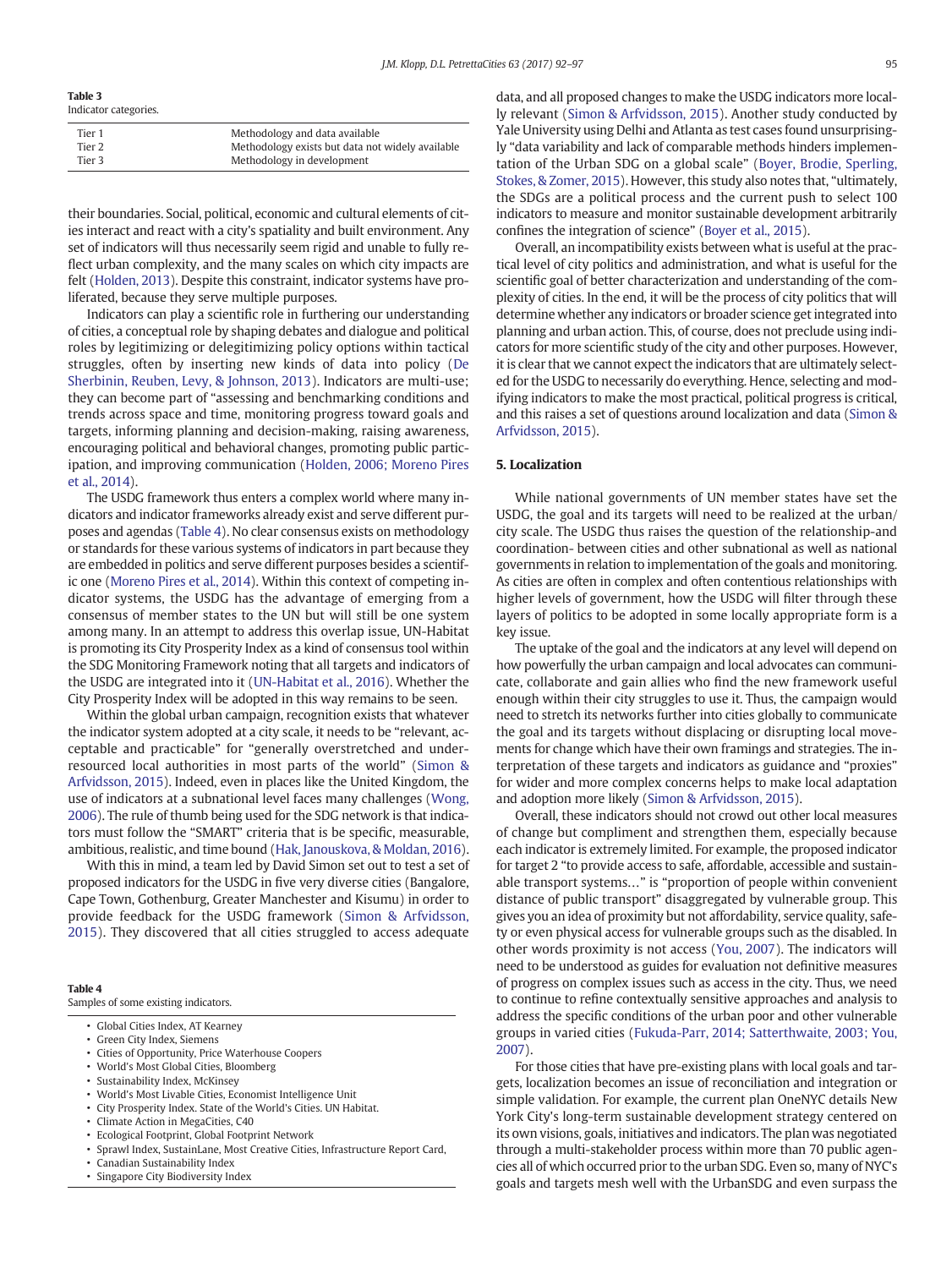new global goal and targets (See [Table 5\)](#page-4-0). For example, OneNYC not only pledges that some share of its population will have convenient access to public transit but that a full 90% of all New Yorkers will have access to at least 200,000 jobs within a 45 minute transit trip [\(NYC](#page-5-0) Mayor's Offi[ce of Sustainability, 2015\)](#page-5-0).

The mayor of New York along with many others pledged support to the Urban Sustainable Development Goal. The goal is useful in raising the profile of cities in the global arena and mobilizing resources. In cities more dependent on global development flows that are likely to realign with the goal, we can imagine a similar reconciliation and adoption of the USDG within planning. Indeed, policymakers tend to pay attention to indicators that are linked to budget allocations [\(Wong, 2006\)](#page-5-0), and this can also create openings for local advocacy [\(Fukuda-Parr, 2014\)](#page-5-0).

# 6. Missing good, comparable data for cities

Poor urban data availability in many cities, especially in Africa and Asia where 90% of urban growth is expected to happen by 2050 [\(United Nations, 2014a, 2014b](#page-5-0)) is another challenge. For example, in many cities high levels of informality mean that many processes and dynamics are missing from household surveys that form the basis of national statistics. A danger also exists that indicators valorize formality and exclude the informality that dominates in many cities, generating skewed data. For example, in many cities in Africa or Asia part or most of the transport system is somewhat informal and unmapped ([Klopp,](#page-5-0) [Williams, Waiganjo, Orwa, & White, 2015; Williams, Waiganjo, White,](#page-5-0) [Orwa, & Klopp, 2015](#page-5-0)). This means even directly measuring whether populations are within a convenient distance of public transit would be a challenge. In addition, if access to only what is considered formal transport is measured, existing access to public transport and how it could be improved might be missed altogether or marginalized. Finally, in some cases, data does in fact exist but is inaccessible because scarce data are a valuable resource and often informally commoditized and embedded in a power dynamics that mitigates against open data and sharing [\(Williams, Marcello, & Klopp, 2014; Westfall & de Villa, 2001;](#page-5-0) [Simon & Arfvidsson, 2015](#page-5-0)). Like for the MDGs, adequate data is likely to be an ongoing problem for the SDGs.

# 7. Data collection capabilities and the "data revolution"/smart city conversation

Much of traditional data collection has been located at the national level within statistical agencies. The focus is on household surveys which are often costly of uneven quality, and often exclude the vulnerable and hardest to reach. This means that much of the capacity for data gathering is in these national Statistical Commissions or Bureaus, which

#### Table 5

Comparing the USDG and OneNYC.

<span id="page-4-0"></span>

| USDG 11                                                                                                                                 | OneNYC Goal 3                                                                                 | OneNYC Initiative                                                                                                                                                                   |
|-----------------------------------------------------------------------------------------------------------------------------------------|-----------------------------------------------------------------------------------------------|-------------------------------------------------------------------------------------------------------------------------------------------------------------------------------------|
| SDG 11: Make cities<br>inclusive, safe, resilient<br>and sustainable.                                                                   | New Yorkers will have<br>access to affordable.<br>high-quality housing<br>coupled with robust | Create and preserve<br>200,000 affordable<br>housing units over ten<br>years to alleviate New                                                                                       |
| Target 11.1 By 2030,<br>ensure access for all to<br>adequate, safe and<br>affordable housing and<br>basic services and<br>upgrade slums | infrastructure and<br>neighborhood services.                                                  | Yorkers' rent burden<br>Support efforts by the<br>private market to produce<br>160,000 additional new<br>units of housing over ten<br>years to accommodate a<br>growing population. |
| Indicator 11.1.1<br>Proportion of urban<br>population living in<br>slums, informal<br>settlements or inadequate<br>housing              |                                                                                               |                                                                                                                                                                                     |

have varying capacities ([Paris21, 2015](#page-5-0)). Further, such national statistics are prone to political manipulation as well ([Wong, 2006\)](#page-5-0).

To address this issue of missing or poor data and data collection capacities, a focus has emerged on the "data revolution" linked to the spread of new technologies and the rise of new forms of data including "big data" ([United Nations, 2013](#page-5-0)). Some argue for harnessing this revolution to support improved national statistical capabilities ([Paris21,](#page-5-0) [2015](#page-5-0)) and others suggest that to get uniformity of data, we need to add in improved remote sensing techniques, but this too has limitations as to what can be measured ([Boyer et al., 2015](#page-5-0)). However, none of these more top down, technical approaches address the concerns around monitoring and accountability that emerged with the MDGS [\(Hickel,](#page-5-0) [2016; Fukuda-Parr, 2014\)](#page-5-0).

As a counter-balance, a focus is emerging on opening up and encouraging more decentralized, local data collection at the city level in part through the rapid expansion of the smartphone and various kinds of sensors and computing capabilities. However, this focus on the "smart city" is highly contentious. Key questions arise around privacy, who will use and control data and technology and how [\(Wiig and Wylly,](#page-5-0) [2016\)](#page-5-0). As Townsend writes whether this data and technology will be used to improve urban life "depends on "who controls the new systems and determines what knowledge they produce, who has access to the data, who interprets them, and of course, what they are used to achieve" [\(Townsend, 2013, 2015](#page-5-0)).

To the extent that efforts to collect data for the USDG supports innovative data collection with citizen participation as well as open data as part of an inclusive and transparent public discussion about planning and policy, this will be a step forward. The Digital Matatus project in Nairobi which helps gather open transport data useful for the target on transportation is one such positive example [\(Klopp et al., 2015;](#page-5-0) [Williams et al., 2015](#page-5-0)) However, urban data collection by consulting firms and large corporations tend to be less transparent and open and also do not build local capacity but rather often create dependency [\(Townsend, 2013\)](#page-5-0). Thus, the data revolution and the smart city movement offer the potential to produce data for the USDG in new ways, but whether it will do so in a manner that enhances citizen engagement, accountability and monitoring will depend on the ongoing struggle around who will get measure the city and how [\(Wiig and Wyly, 2016\)](#page-5-0).

# 8. Conclusion

Despite the challenges, the USDG is an achievement in terms of bringing global attention to the critical importance of cities for humanity and its future. Questions of planning and urban policy, including the smart city debate over measuring the city, are now at the center of a complex global development enterprise and dialogue. One way that the complexity of this endeavor has been addressed so far appears to be via deliberate vagueness in the indicator framework. Another related approach is to develop caveats around the simplification and reductionism of the framework, characterizing the framework as a "proxy" and policy tool, a way to simplify critical issues for the purposes of clarity and activism.

This may not make for very scientific accounting of our cities' progress. As Boyer et al. note "target vagueness and data constraints leave performance indicators open for interpretation exacerbating existing tensions between universal and appropriate local implementation" [\(Boyer et al., 2015\)](#page-5-0). However, an intrinsic tradeoff exists between universal goals and adapting and interpreting the framework to make it useful at city, regional and national levels in actual politically driven planning and policy processes. In the end, it will be in local urban spaces where meaning and interpretations of the framework will be created and used in critical local struggles and politics around improving cities.

Overall, then, we might pragmatically embrace and highlight the conceptual and policy elements of the USDG, its targets and indicators while striving to make them work as best they can for cities in locally appropriate ways. If this framework helps spur on action, finance, and